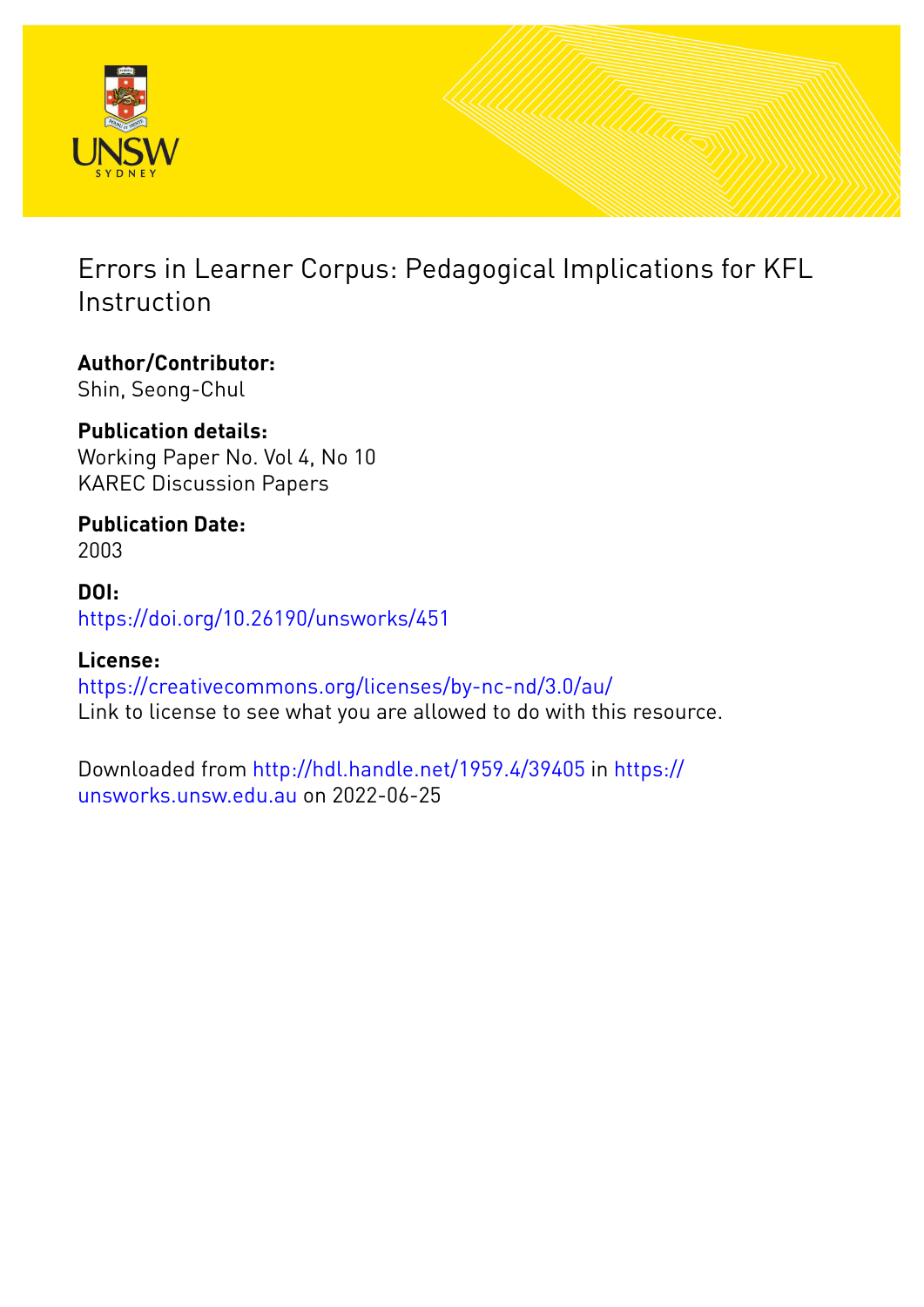# **Errors in Learner Corpus: Pedagogical Implications for KFL Instruction**

# **Seong-Chul Shin**

*(University of New South Wales)* 

# **1. Introduction**

 The analysis of learner errors has been one of the first methods used by researchers to investigate second-language acquisition (SLA) or learning. The error analysis (EA) research, which was initiated to supplant the weaknesses of contrastive analysis (CA), was considerably popular in the 1960s and 1970s. At these times, EA was closely associated with the work of Corder (e.g. 1967, 1971a, 1974), who made significant contributions to the development of EA methodology and whose work is still widely referred to. Though EA lost popularity as a result of the perceived weaknesses including the procedural problems and the limitations in the scope, there were continuing signs of SLA research through EA in the 1980s and onward (for example, Davies1983; Taylor 1986; Lennon 1991). In fact, the starting point for EA in Korean was from the late 1980s (for example, Sohn H-M 1986; Lee S-J 1987), and a good number of EA case studies in Korean has been carried out over the last ten years or so, particularly from the mid 90s to the recent years (for example, Kim M-O 1994; Wang H-S 1995; Che O-Y 1997; Lee E-K 1999; Kim Y-M 2000;Shin S-C 2001, 2002; Lee J-H 2001, 2002; Kim C-S and Nam K-C 2002; Kim J-S 2002; Ko S-J 2002; Han S-H 2002).

 This increasing popularity in recent years is not surprising in that it coincides with the increasing number of tertiary institutions offering Korean as a foreign language (KFL) programs in Korea and overseas in that period. It is now reported that a comprehensive file of errors called 'Yonsei Corpus of Learner Language' has been compiled, and some studies emphasize the importance of machine readable data (MRD), with suggestions for a computerised analysis system (e.g.You S-H 2001; Seo S-K et al 2002). In spite of such a considerable research output in EA research in Korean, there seems to be insufficient or inadequate information about pedagogical implications of error for teaching of KFL. This paper intends to address what implications the research findings have for teaching and make suggestions about how they can or should be utilised for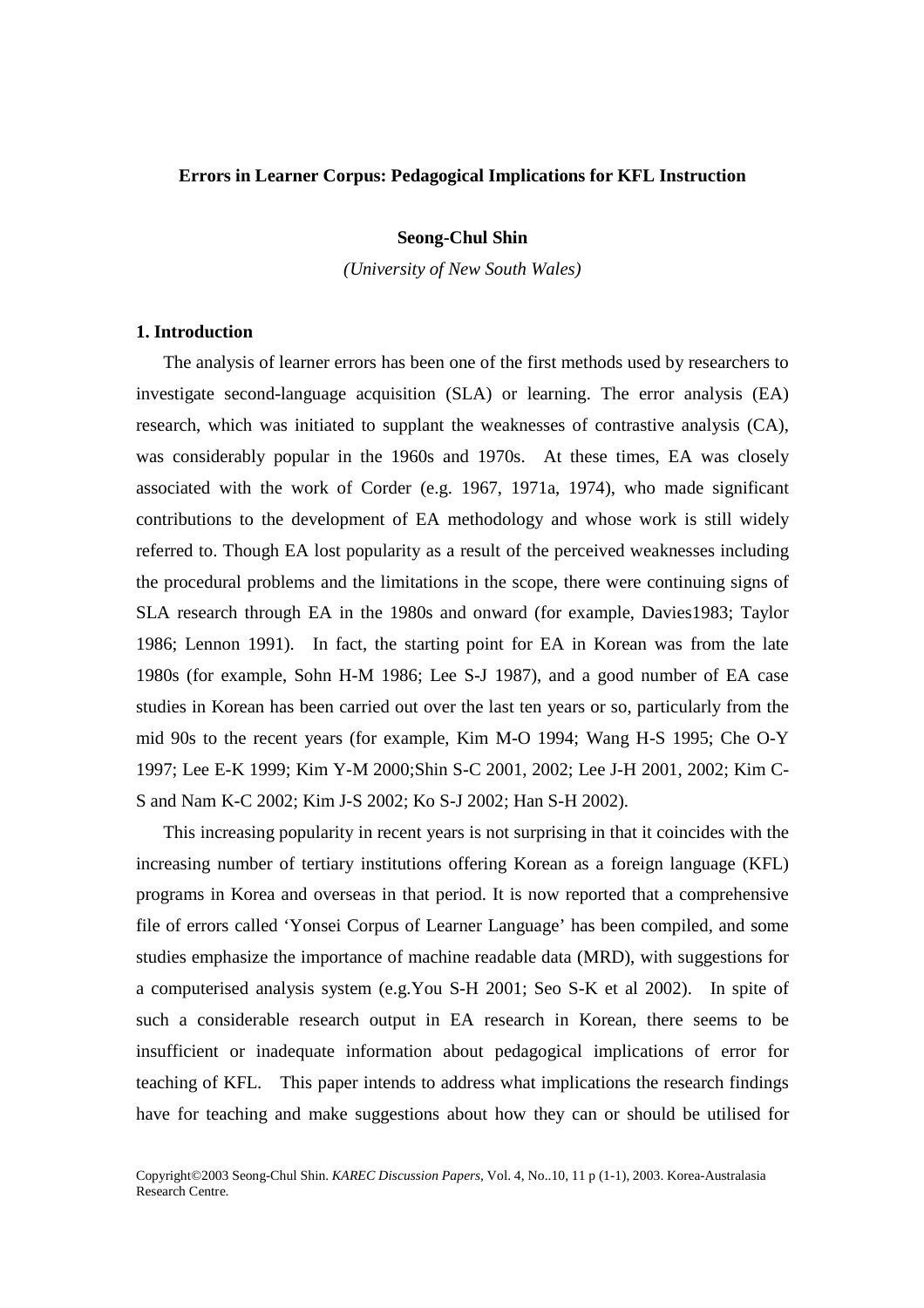pedagogical purposes. Along with this aim, it will look at, in passing, some methodological problems that appear to be present in the current EA studies in Korean.

# **2. Significance of Errors and Pedagogical Implications**

 Corder (1967) states that a learner's errors could be significant in three ways: 1) they provide the teacher with information about how much is learnt; 2) they provide the researcher with evidence about how language is learnt; and 3) they are indispensable devices for the learner to learn the target language. The first function is a practical one concerning the need for remedial action (e.g. remedial teaching and remedial materials); the second function is a theoretical one concerning the methodology of investigating the second language learning process; and the third function is a combination of both, where a learner repeats constructing and re-constructing a set of hypotheses and then discovers the system of the target language.

 All these roles are inter-related and have significant pedagogical implications for teaching. For pedagogical purposes, we first need to know what are the main areas of weakness in the learner's Korean. This can be achieved by both qualitative and quantitative approaches. To identify the principal learning difficulties we need a qualitative linguistic classification of errors and quantitative information of the relative frequency of each error type. Before this analysis process, however, we will need to reach an agreement about the definitions used in the classification. Unfortunately linguists of the Korean language disagree on the functional and grammatical categories and accordingly researchers have employed different terms in their description and classification of errors. Also, we will need a more adequate classification and categorisation system.

## **3. Qualitative Classification**

 A systematic technique to classify and categorise the errors will enable both researchers and practising instructors to identify and describe error types more adequately. Corder (1975, 1981) suggests a matrix for the error categorisation: 1) according to the phenomenon: omission, addition, selection/substitution and ordering; 2) at linguistic level: orthography or phonology (graphological/phonological), morphology or syntax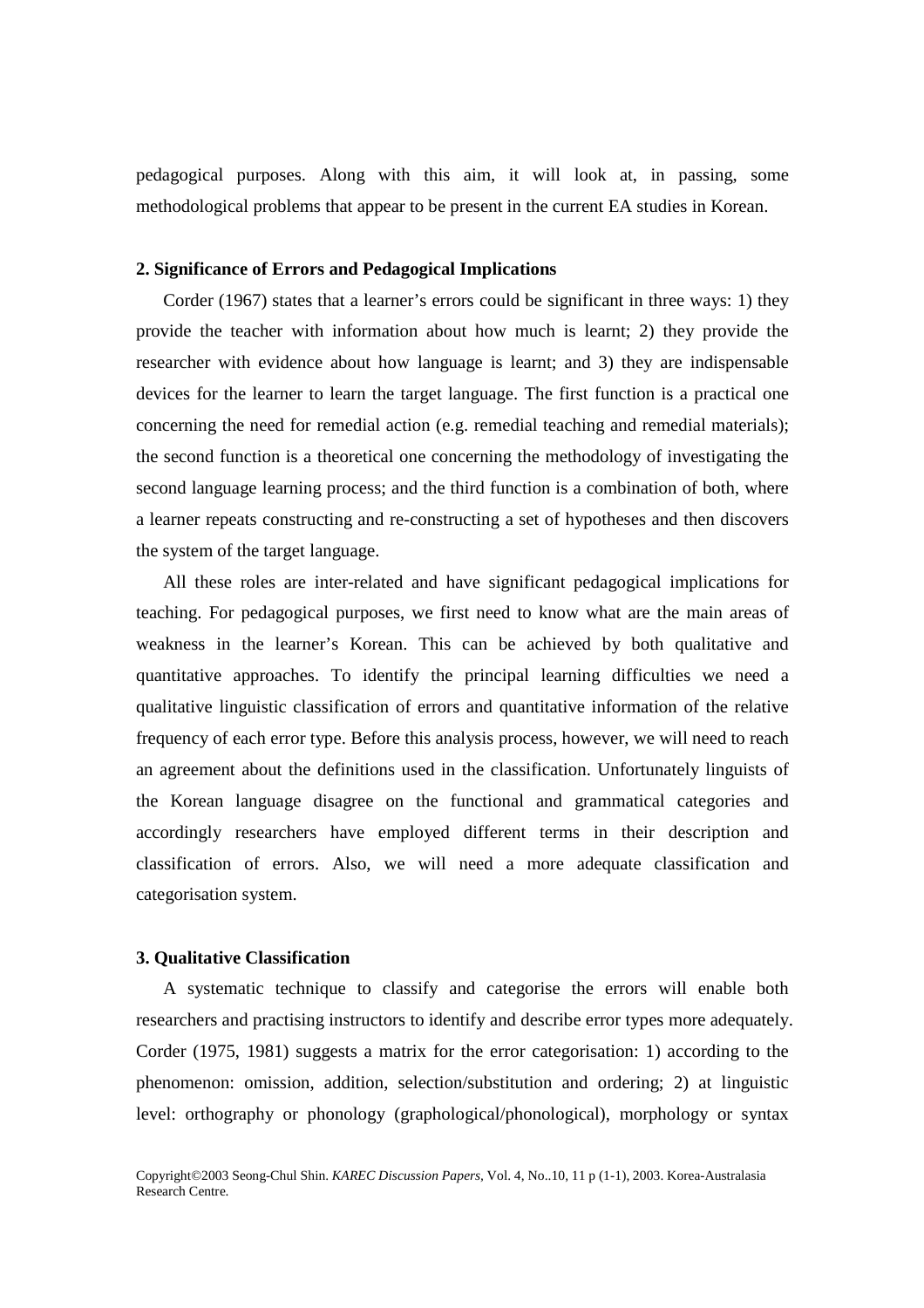(grammatical), vocabulary (lexico-semantic); 3) according to systems: vowel or consonant systems, tense, aspect, mood and so on. Sohn H-M (1986) analyses his Korean data by using such linguistic levels and categories as: 1) orthography; 2) lexicon (nouns, verbs, adverbials, Sino-Korean collocations; 3) morphology (modifier endings, *l*related, infinitive suffix, copula-related, irregular verbs, case particle allomorphs and others; 4) syntax (word order, case markers and delimiters, tense, negation, clause conjunction, nominalization, complementation); 5) sociolinguistics and pragmatics.

 In the meantime, Lennon (1991) proposes two new dimensions of error: domain and extent. Error domain refers to the breadth of context (word, phrase, clause, sentence or discourse), which is adopted to determine whether error has occurred. Extent refers to the size of the linguistic unit (morpheme, word, phrase, clause or sentence) that needs deleting, replacing, re-ordering or supplying for repair of an erroneous production. Lee J-H (2002a) shows a comprehensive chart of error categorisation according to the cause and end results. For the end results three different ways are suggested: 1) by category (pronunciation, grammar, vocabulary and others; 2) by phenomenon (substitution, omission, addition); 3) by the erroneous degree (whole/global, partial/local).

 Though individual researchers may adopt approaches that suit their research purpose and plan, it will be more efficient and systematic in research and teaching if we can obtain a consensus that can provide us with a simple but systematic and comprehensive classification tool. This paper does not intend to argue for a particular approach to error classification but for preliminary discussion, one might wish to propose a possible model for Korean.

## **4. Quantitative Statement of Frequency**

 Once classifications are satisfactory and descriptions are completed, it is useful or necessary for practising teachers to have a quantitative statement of the frequency of each type of error so that they can make themselves aware of the principal areas of difficulties that learners experience, thereby paying more attention to those areas or taking appropriate action for improvement. It will be useful for teachers if the frequency statement includes information such as: 1) frequency of errors at each linguistic level or category; 2) frequency of errors by pattern or phenomenon; 3) high frequency universal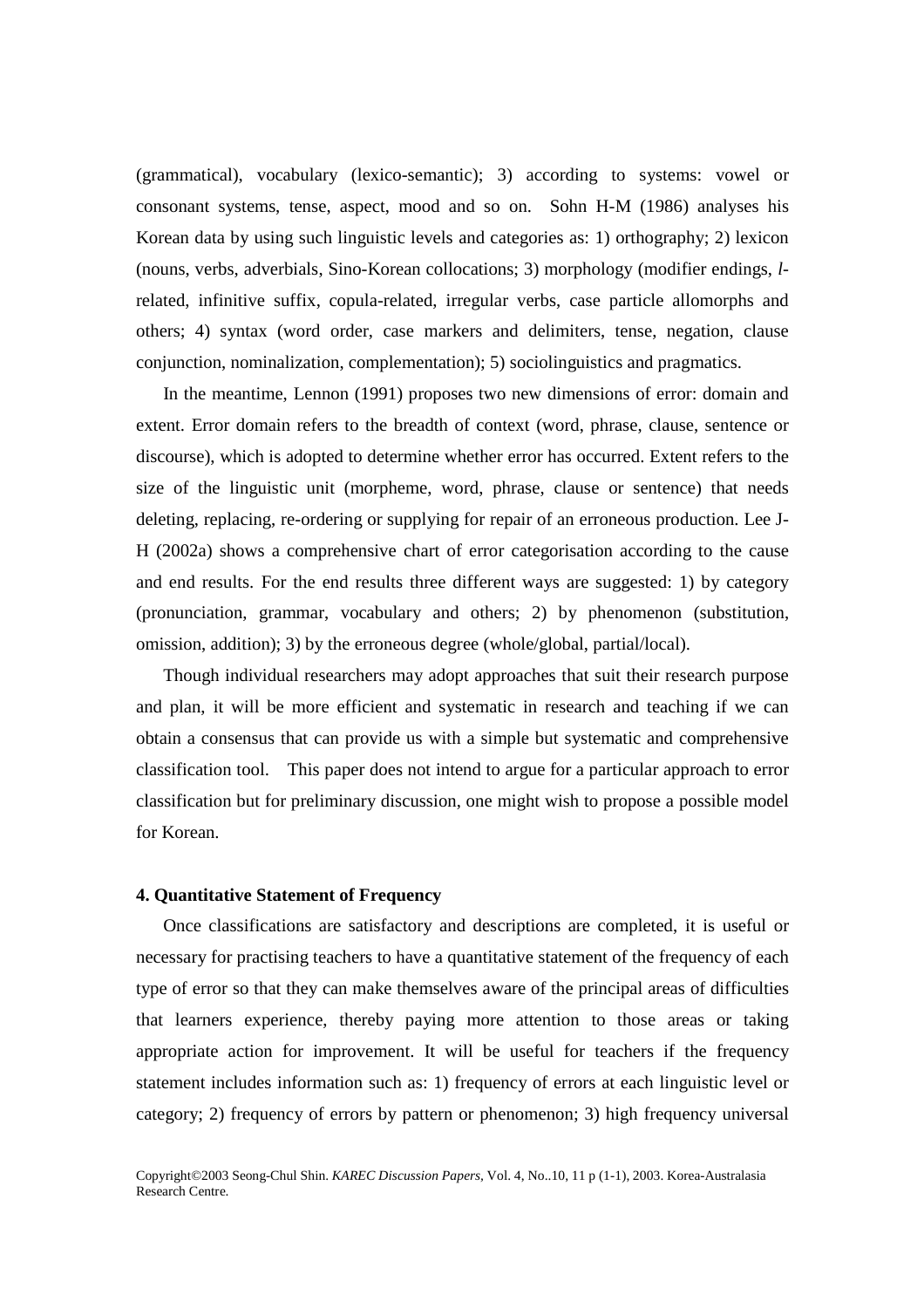errors irrespective of the learner's language background and learning stage; 4) high frequency universal errors according to the learner's language background; 5) high frequency universal errors according to the learner's learning stage; and further 6) the relative frequency of errors based on teaching method and materials that were employed. Although this sort of information is highly statistical, it will certainly give teachers a 'big picture' about absolute and comparative areas of difficulty and at what stage the learners are in their learning career. Further, it will provide teachers with useful information about where to emphasise and what kind of input (i.e. method and materials) is needed to address the problem area.

 Previous studies have some common features in terms of high frequency at each linguistic category. For example, in Kim M-O (1994), where errors produced by English and Japanese speakers learning Korean were investigated, the most frequent in occurrence were case particle errors with 40.5% and 36.5%, respectively. This casemarking problem has been widely found in other studies with varying degrees of percentage (e.g. Sohn 1986; Lee E-K 1999; Kang H-J 2000; Kim J-S et al 2002; Kim M-O 2002; Lee J-H 2002b). Shin S-C (2003 forthcoming), where English native speakers studying Korean in Korea and Australia were compared, also confirms that the most frequent grammatical errors come from the erroneous use of case particles (43.6% and 52.7% respectively).

 At other levels of description also, there seems to be quite common features in high frequency error type and pattern, for example, *ae* for *e* or *e* for *ae*, *eo* for *o* or *o* for *eo*, *j* for *ch* or *ch* for *j*, and *s* for *ss* or *ss* for *s* at orthographic or phonological level (e.g. Kim M-O 2001; Shin S-C 2001; Lee J-H 2002b); semantic similarity, overgeneralisation and literal translation as the cause of some main lexical errors (e.g. Wang H-S 1995; Shin S-C 2002); confusions between *-go* and *-aseo/-eoseo,* and *-aseo/-eoseo* and *(-eu)nikka* as key conjunctor errors (e.g. Lee S-J 1987; Kim J-S 2002; Lee J-H 2002b; Shin S-C 2003 forthcoming). In this way, one might feel that it is necessary to provide a comprehensive frequency percentage list of common learner errors. A study of such percentage values is important in that it provides instructors and researchers with an insight into the relative significance of a given error type in the total context. On the basis of the percentage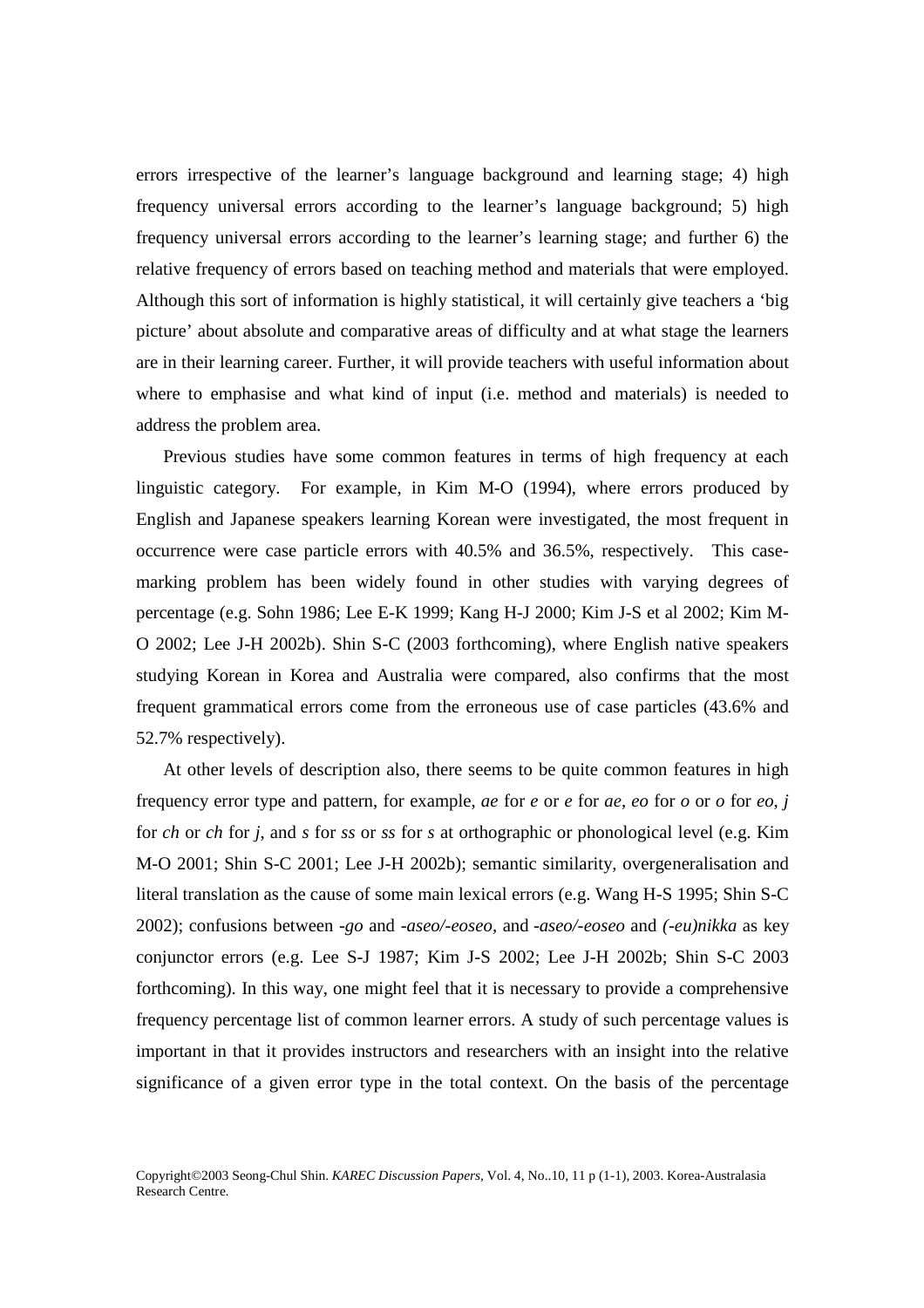values of the errors, we may be able to decide an order of preference for different drills when we plan remedial work.

#### **5. Understanding the Nature of Errors**

 Although statistical information gives us a good insight into the relative significance of an error, it is not sufficient for an effective remedial teaching. It is necessary to conduct a deeper analysis of the particular error. We need to understand the nature of the learner's difficulties and give an efficient explanation of the cause of the error. This is because we can only do something about the problem areas in a systematic way when we understand why the error has occurred. A number of studies have identified the linguistic and psycholinguistic sources of the errors. For example, Richard (1971b) identifies three sources or causes of errors: 1) interference; 2) intralingual (overgeneralization, ignorance of rule restrictions, incomplete application of rules, and falsely hyphothesized concepts); 3) developmental errors. Similarly, Dulay and Burt (1974b) classified their error data into three categories of cause: 1) developmental; 2) interference (transfer); and 3) unique (e.g. induced). Sohn (1986) reports that interlingual transfer errors are more universal than intralingual errors in his data. Lee J-H (2002a) suggests more detailed categories of cause: 1) mother tongue interference (negative transfer); 2) target language interference (overgeneralization, incomplete application); and 3) pedagogical cause (teaching materials and teaching methods).

 There seems to be a general agreement in the way of explaining the cause of the error. Understanding the cause or source of the error gives us an insight into the second language learning process, and this is directly or indirectly related to the provision of effective language teaching materials and methods. Given that the learner tests the hypothesised system of the target language on the basis of the language input or information given to him/her, it is critical for him/her to receive complete and clear information rather than incomplete and misleading information. In fact, it seems that a large portion of the learner errors in Korean are caused by ambiguous or simplistic information, and in this regard this paper intends to emphasise the relative significance of the induced or pedagogical cause of the error mentioned above. We need to give the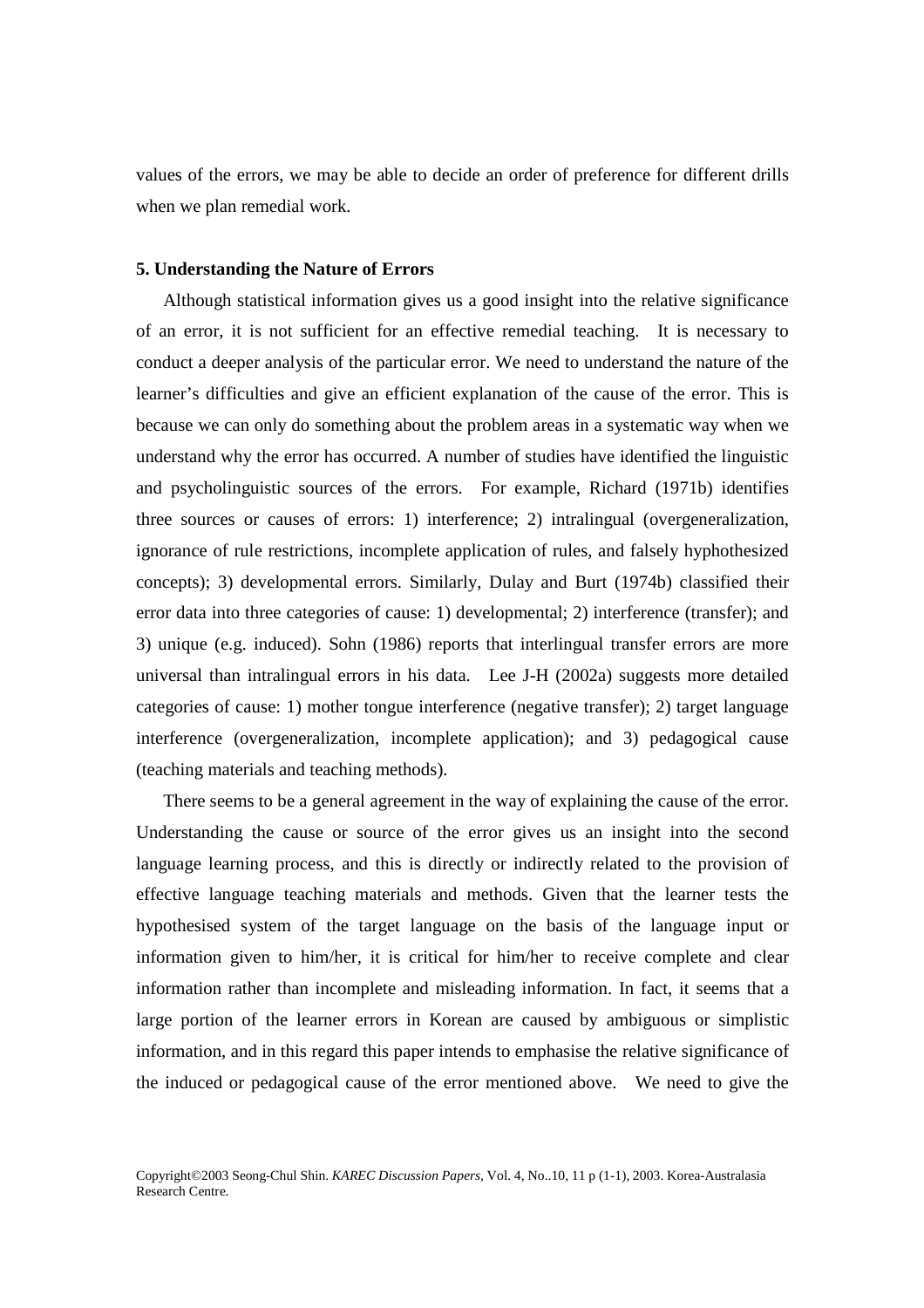learners sufficient data or explanation so that they can formulate correct hypotheses, thereby forming a better or native-like 'approximate system'.

## **6. Remedial Measures: Materials**

 Once we know the nature of the error, we may be able to undertake appropriate remedial steps. Corder (1975) suggests pedagogical relevance of error analysis in three categories but it seems that the direct pedagogical implications are twofold: the design of remedial syllabuses or materials, and the design of pedagogical grammars. Given that a number of studies have found the similarities between L1 and L2 acquisition, particularly in syntactic structures, it will be possible or desirable to elaborate on the teaching order and the developmental sequence in the KFL syllabus and teaching materials by utilising the information obtained from the learner's approximate system.

 Thus far, there is little or no experiment work which has actually tried out the acquisition order based on error analyses in Korean, though there are some suggestions or in-house experiments for effective teaching of particular language items or tasks (e.g. see Kang H-J 2000, Kim C-S and Nam K-C 2002). In designing materials on individual linguistic items, we will need to pay maximum attention to the main areas of difficulty in remedial drills and give a secondary importance to areas with less problems. Remedial drills can be more effective if spoken exercises or activities come first, followed by written practice of drills, which will help reinforce the familiar or mastered patterns. As remedial teaching requires a clinical approach, the main drill excises can be constructed in four ways: repetition, substitution, transformation and recombination. By doing so, the learner will not simply repeat and substitute the same or similar item, but also re-think or re-express his/her ideas in an appropriate way and manipulate one or more additional items with the already mastered items.

### **7. Remedial Measures: Grammar**

 The writing of pedagogical grammars must also reflect the language learning strategies and processes that have been discovered from the learner's interlanguage data. The main challenge here is threefold: 1) how we can give the learner simple but clear-cut and complete information or explanation; 2) how effectively we can present the linguistic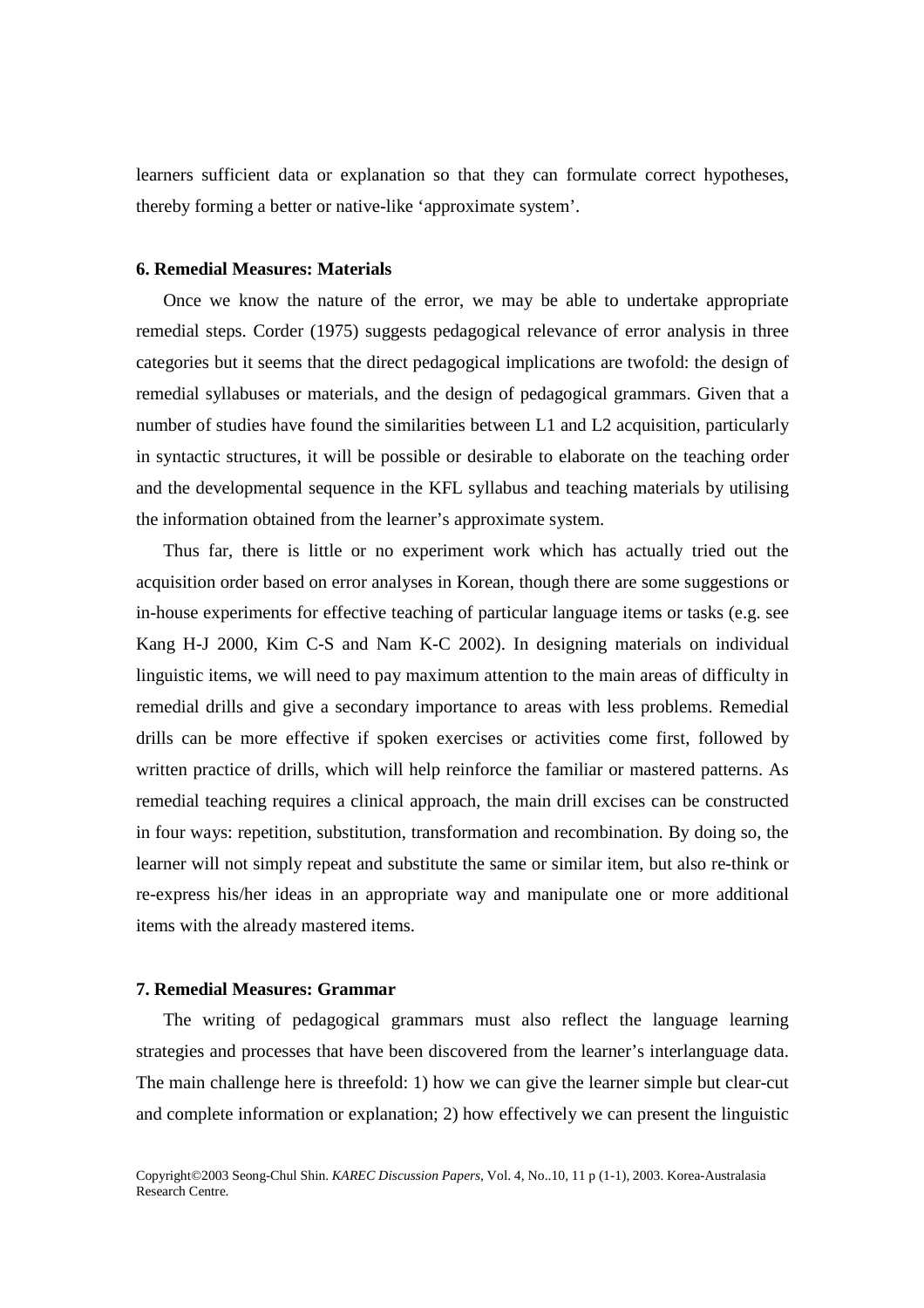materials to the learner; and 3) how we will enable the learner to practise the grammatical elements effectively. As far as I am aware, there exist no pedagogic grammars based upon error analysis and experimental work in Korean.

 Beyond drills and grammar, we will also need to consider the organizational perspective in both spoken and written language – whether the sentence or speech is adequately developed, whether a point is clearly constructed, whether the information is relevant to the topic and whether the paragraphs are coherently ordered.

## **8. Concluding Remarks**

 In conclusion, while we need to be cautious about so-called the learner-centred approach, we will need to look at the effectiveness and significance of the bottom-up approach, rather than relying on the top-to-down *Dr-knows-it-better* approach, as has been the case. Information from the learner's language has significant values not only in remedial teaching but also in ordinary teaching, and when we have more sophisticated learner data, the learner can be more sophisticated about their production.

#### **Selected References:**

- Corder, S.P.1967. 'The significance of learner's errors'. *International Reviews of Applied Linguistics* 5, and also in Corder.1981.
- Corder, S.P. 1971a. 'Idiosyncractic dialects and error analysis'. International Review of Applied Linguistics 9: 149-59. Also, in Corder 1981.
- Corder, S.P.1975. 'Error analysis, interlanguage and second language acquisition'. *Language Teaching and Linguistics Abstracts* Vol 8.
- Corder, S.P. 1981. *Error Analysis and Interlanguage*, Oxford: Oxford University Press.
- Davies, E. 1983. 'Error evaluation: the importance of viewpoint'. *English Language Teaching Journal* 37:304-11.
- Dulay, H. and M. Burt. 1974b. 'Errors and strategies in child second language acquisition'. *TESOL Quartterly* 8: 129-36.
- Ellis, R. 1994. *The Study of Second Language Acquisition*. Oxford: Oxford University Press.
- James, C.1998. *Errors in Language Learning and Use*. London: Longman.
- Geroge, H. 1972. *Common Errors in Language Learning: Insights from English.* Rowley, Mass.: Newbury House.
- Larsen-Freeman, D. and M. Long. 1991. *An Introduction to Second Language Acquisition Research*. London: Longman.
- Lennon, P. 1991. 'Error: Some problems of definition, identification, and distinction'. *Applied Linguistics* 12: 2.
- Nemser, W. 1971. 'Approximate systems of foreign language learners'. IRAL, Vol. 9 No. 2. Also in Richards (ed.) 1974.

Copyright©2003 Seong-Chul Shin. *KAREC Discussion Papers,* Vol. 4, No..10, 11 p (1-1), 2003. Korea-Australasia Research Centre.